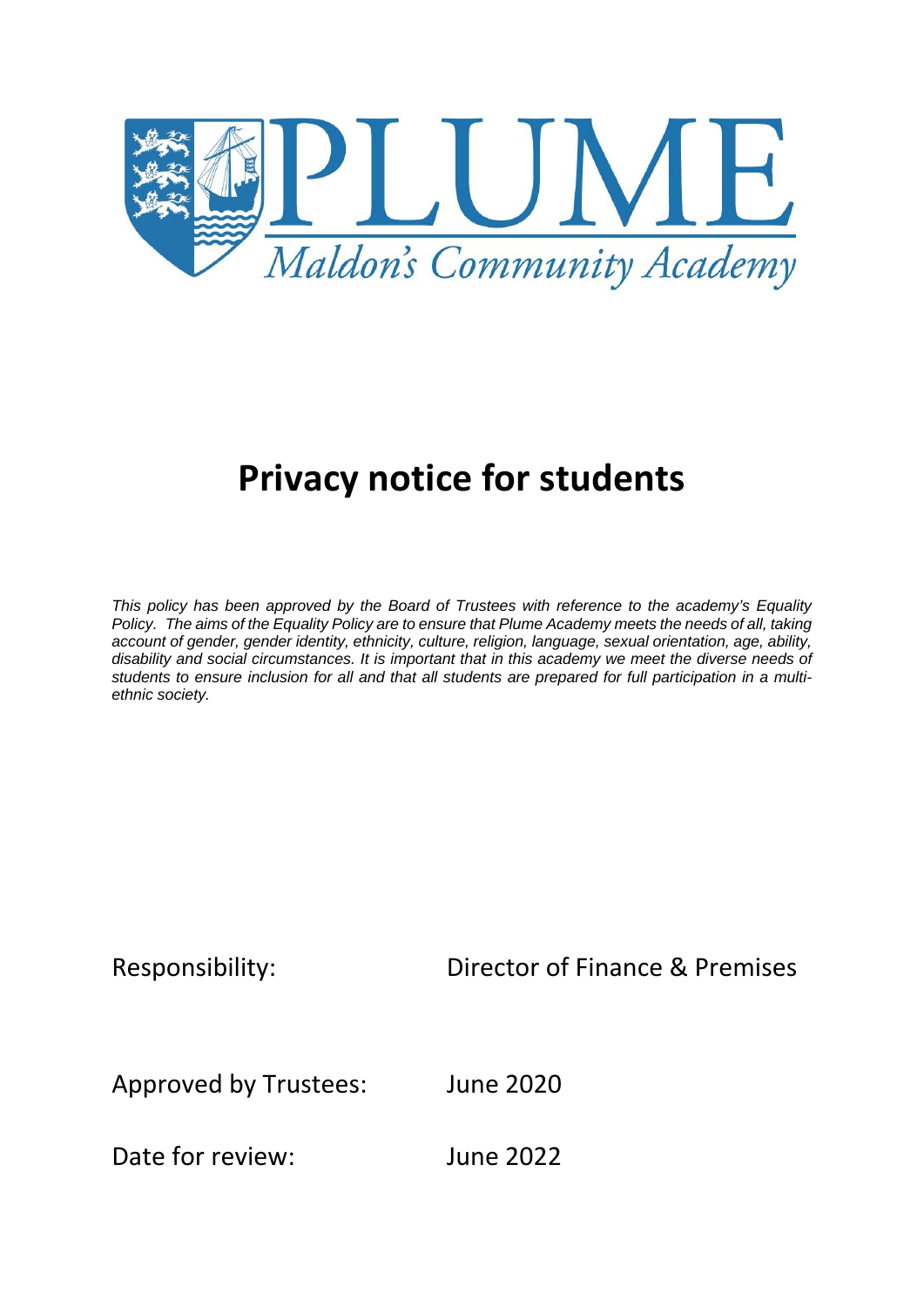# **Privacy Notice for students (also provided to parents and carers)**

**This letter might be difficult for you to understand. You can ask your parents/carers or another adult such as your teacher to help you understand it.** 

**It is about how we use information about you and what we do with it. We call this information about you 'personal data' or 'personal information.'** 

#### **Who we are**

You already know that your school is called Plume, Maldon's Community Academy and that it is part of the Plume Academy Trust called Plume School but we have to tell you that the Academy Trust is the organisation which is in charge of your personal information. This means the Academy Trust is called the Data Controller.

The postal address of the Academy Trust is: Plume Academy, Fambridge Road, Maldon, CM9 6AB.

If you want to contact us about your personal information you can contact our Data Protection Officer who is Richard Scott – Director of Finance & Premises. You can speak to him in school or you can leave a letter at reception or send one by post.

#### **How we use student information**

Plume Academy collect and hold personal information relating to our students and may also receive information about them from their previous school, local authority and/or the Department for Education (DfE). We use this personal data to:

- support your learning;
- monitor and report on your progress;
- provide appropriate care for you;
- assess the quality of our services; and
- $\bullet$  to comply with the law.

This information will include your contact details, national curriculum assessment results, attendance information, any exclusion information, where you go after you leave us and personal characteristics such as your ethnic group, any special educational needs you may have as well as relevant medical information. We will also use photographs or you. More details about this are in our photograph policy.

For pupils enrolling for post 14 qualifications, the Learning Records Service will give us the unique learner number (ULN) and may also give us details about your learning or qualifications.

The use of your information for these purposes is lawful for the following reasons:

- the Academy Trust is under a legal obligation to collect the information or the information is necessary for us to meet legal requirements imposed upon us such as our duty to safeguard students;
- it is necessary for us to hold and use your information for the purposes of our functions in providing schooling and so we can look after our students. This is a function which is in the public interest because everybody needs to have an education. This means we have a real and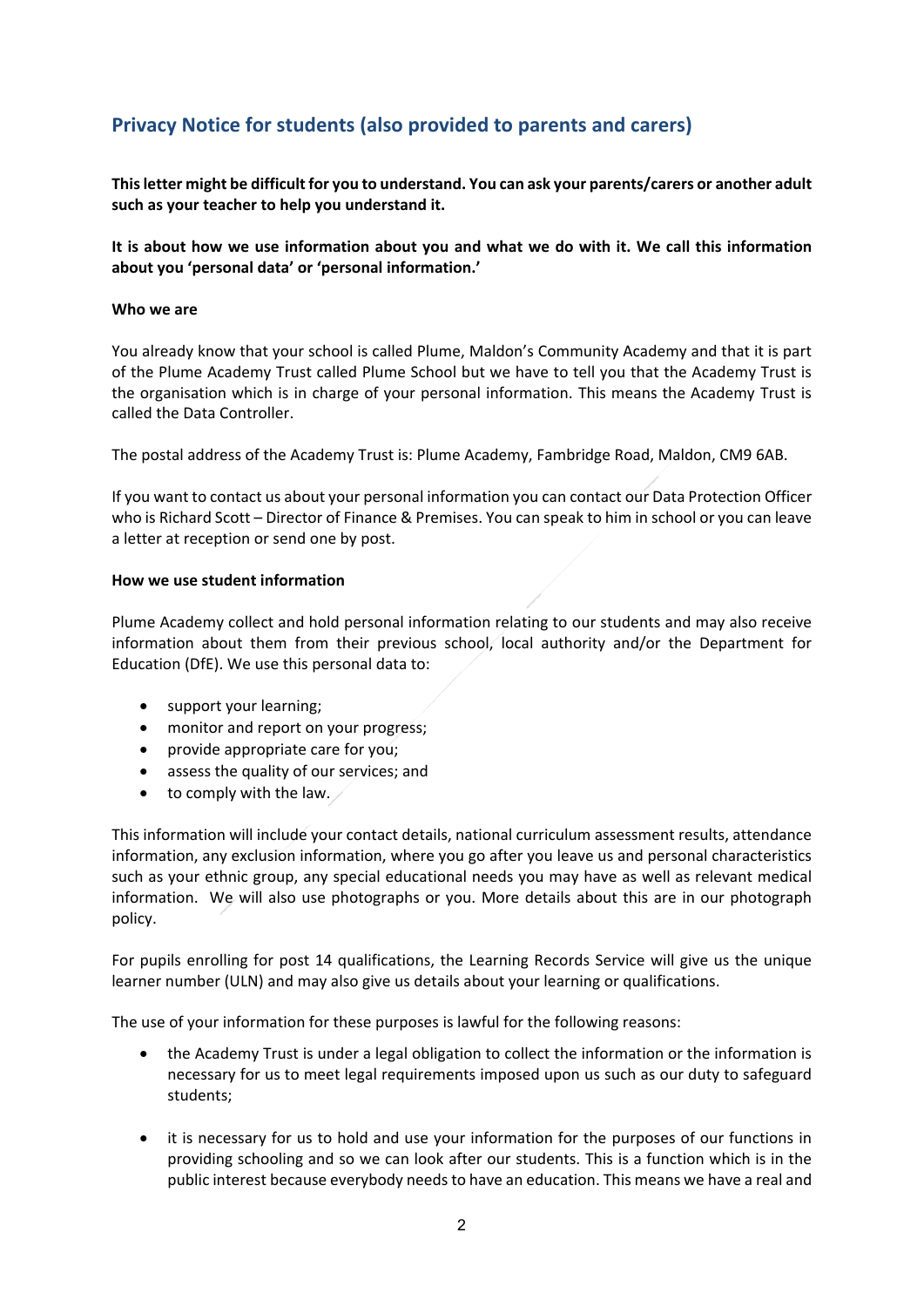proper reasons to use your information; and

 we will not usually need your consent to use your information. However, if at any time it appears to us that we would like to use your personal data in a way which means that we would need your consent then we will explain to you what we want to do and ask you for consent. This is most likely to be we are involved in activities which are not really part of our job as an Academy Trust but we are involved because we think it would benefit our students. If you give your consent, you may change your mind at any time. If we think that you will not understand what we are asking then we will ask your parent or carer instead. Usually, we will involve your parents or carers even if you can make your own decision.

When we collect personal information on our forms, we will make it clear whether there is a legal requirement for you/your parents and carers to provide it, whether there is a legal requirement on the Academy Trust to collect it. If there is no legal requirement then we will explain why we need it and what the consequences are if it is not provided.

#### **When we give your information to others**

The law requires us to pass on certain information to Essex County Council Education Department who have responsibilities in relation to the education or training of 11-19 year olds. We may also share certain personal data relating to children aged 16 and over with post‐16 education and training providers in order to secure appropriate services for them. A parent or carer can request that **only** their child's name, address and date of birth be passed to Essex County Council Education Department by informing the academy administrator, Gretchen Harris. This right is transferred to the child once he/she reaches the age 16. For more information about services for young people, please go to the Essex County Council website.

We will not give information about our students to anyone without your consent unless the law and our policies allow us to do so. If you want to receive a copy of the information about you that we hold, please contact:

• Richard Scott – Data Protection Officer (DPO)

We are required, by law (under regulation 5 of the Education (Information about Individual Pupils) England Regulations 2013, to pass some information about our students to the Department for Education (DfE). This is the part of the Government which is responsible for schools. This information may, in turn, then be made available for use by the Local Authority.

The DfE may also share information about students that we give to them, with other people or organisations. This will only take place where the law, including the law about data protection allows it.

# **The National Pupil Database (NPD)**

The NPD is owned and managed by the Department for Education and contains information about students in schools in England. It provides invaluable evidence on educational performance to inform independent research, as well as studies commissioned by the Department. It is held in electronic format for statistical purposes. This information is securely collected from a range of sources including schools, local authorities and awarding bodies.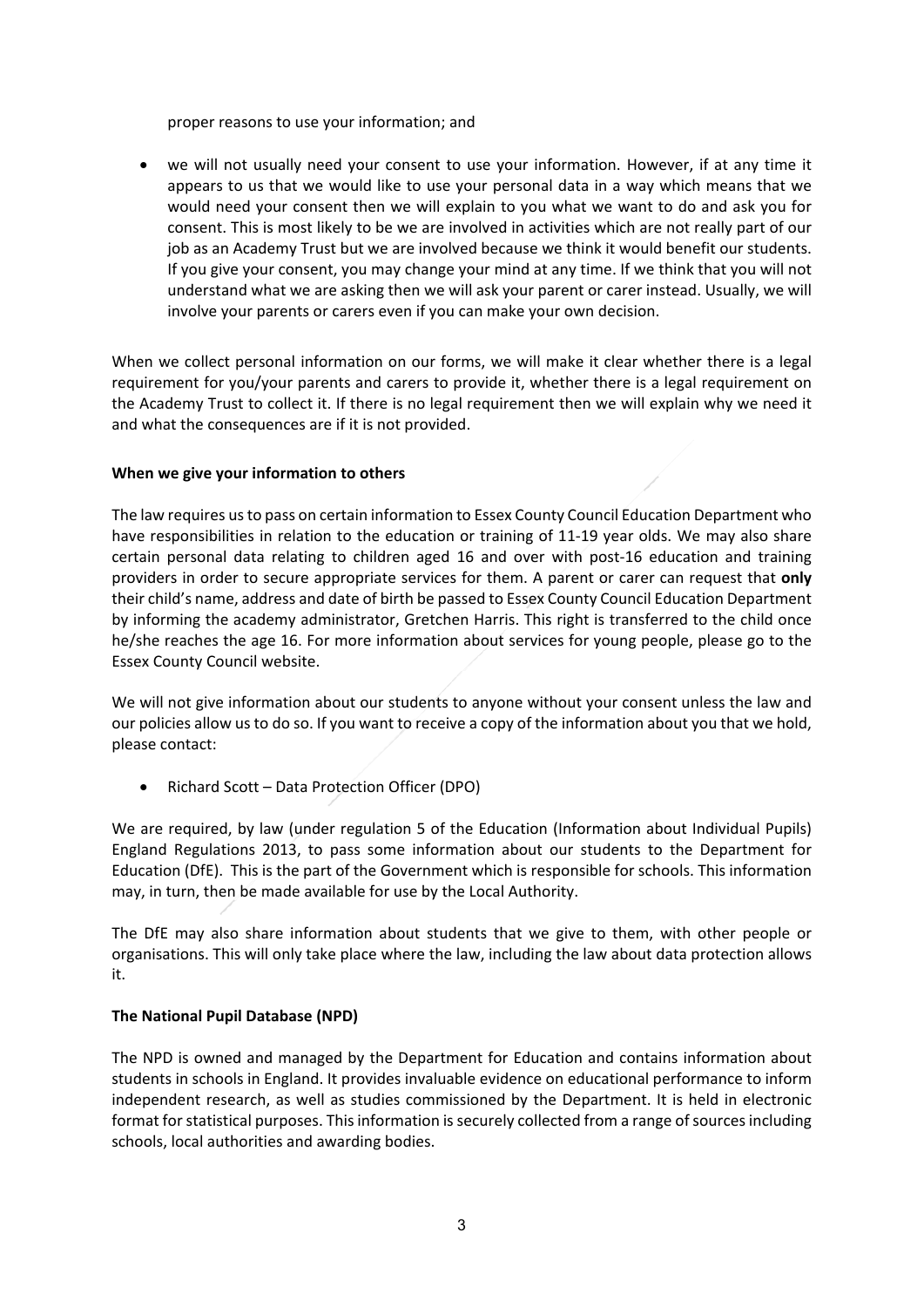We are required by law, to provide information about our students to the DfE as part of statutory data collections such as the school census and early years' census. Some of this information is then stored in the NPD. The law that allows this is the Education (Information About Individual Pupils) (England) Regulations 2013.

To find out more about the student information we share with the DfE, for the purpose of data collections, go to https://www.gov.uk/education/data‐collection‐and‐censuses‐for‐schools.

To find out more about the NPD, go to National pupil database: user guide and supporting information ‐ GOV.UK.

The DfE may share information about our students from the NPD with third parties who promote the education or well‐being of children in England by:

- conducting research or analysis;
- producing statistics; and
- providing information, advice or guidance.

The DfE has robust processes in place to ensure the confidentiality of our data is maintained and there are stringent controls in place regarding access and use of the data. Decisions on whether DfE releases data to third parties are subject to a strict approval process and based on a detailed assessment of:

- who is requesting the data;
- the purpose for which it is required;
- the level and sensitivity of data requested; and
- the arrangements in place to store and handle the data.

To be granted access to student information, organisations must comply with strict terms and conditions covering the confidentiality and handling of the data, security arrangements and retention and use of the data.

For more information about the department's data sharing process, please visit: https://www.gov.uk/data‐protection‐how‐we‐collect‐and‐share‐research‐data

For information about which organisations the department has provided student information, (and for which project), please visit the following website: https://www.gov.uk/government/publications/national‐pupil‐database‐requests‐received

To contact DfE: https://www.gov.uk/contact‐dfe

We will also normally give information about you to your parents or your main carer. Where appropriate, we will listen to your views first. We will also take family circumstances into account, in particular where a Court has decided what information a parent or carer is allowed to have.

We will also disclose your personal data to:

This list is subject to regular review and update:

- your new school if you move schools;
- disclosures connected with SEN support e.g. non‐local authority professionals;
- school nurse;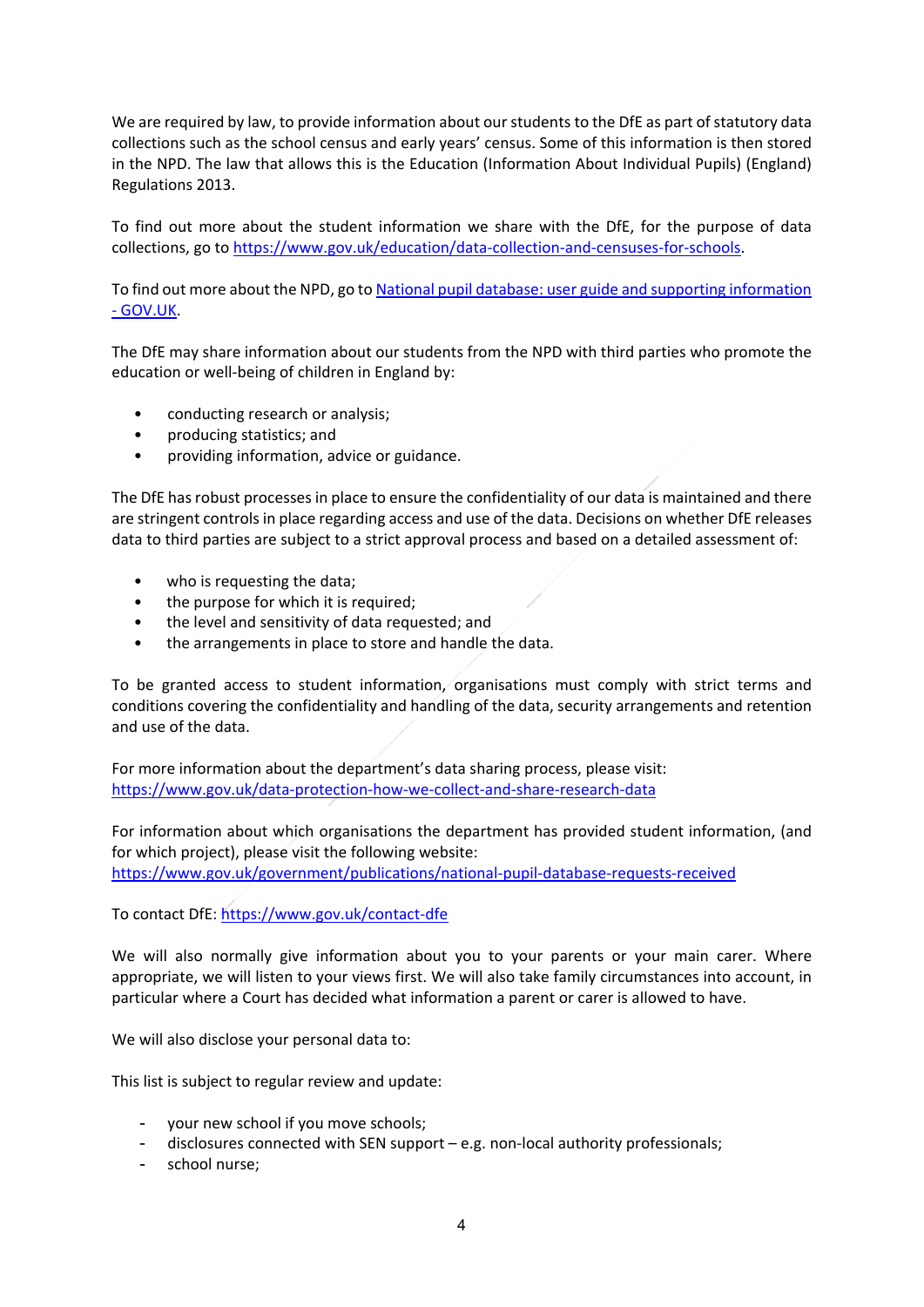- school counsellor;
- CAMHS (Child and Adolescent Mental Health Service);
- Careers Service;
- Trip & Visit organisers.

The information disclosed to these people/services will include sensitive personal information about you. Usually this means information about your health and any special educational needs or disabilities which you have. We do this because these people need the information so that they can support you.

Our disclosure of your personal data is lawful for the following reasons:

- the Academy Trust is under a legal obligation to disclose the information or disclosing the information is necessary for us to meet legal requirements imposed upon us such as our duty to look after our students and protect them from harm;
- it is necessary for us to disclose your information for the purposes of our functions in providing schooling. This is a function which is in the public interest;
- we have a legitimate interest in disclosing your information because it is necessary in order to provide our students with education and pastoral care and connected purposes as outlined above; and
- we will not usually need consent to disclose your information. However, if at any time it appears to us that we would need consent then this will be sought before a disclosure is made.

It is in your vital interests for your personal information to be passed to these people or services. We will ask you for consent once we think that you can understand what we are asking. This is because the law requires us to ask you if you can understand. Normally, we involve your parents and carers too. By law we won't need their consent if you can give it but parents and carers like to be involved because it is part of looking after you. Before you are old enough to understand we will ask your parents or carers to consent for you.

We do not normally transfer your information to a different country which is outside the European Economic Area. This would only happen if one of your parents or carers lives abroad or if you move to a new school abroad. If this happens we will be very careful to make sure that it is safe to transfer your information. We will look at whether that other country has good data protection laws for example. If we cannot be sure that it is safe then we will talk to you and your parents and carers about it and make sure that you are happy for us to send your information. As this is not something we normally do and we do not know which country we might need to send your information to, we cannot tell you more about it now but if we want to transfer your data to a different country then we will tell you whether or not we think it is safe and why we have decided that.

# **How long we keep your information**

We only keep your information for as long as we need to or for as long as the law requires us to. Most of the information we have about you will be in our student file. We usually keep these until your 25<sup>th</sup> birthday unless you move to another school in which case we send your file to your new school. We have a policy which explains how long we keep information. It is called a Records Retention Policy and you can ask for a copy at the academy.